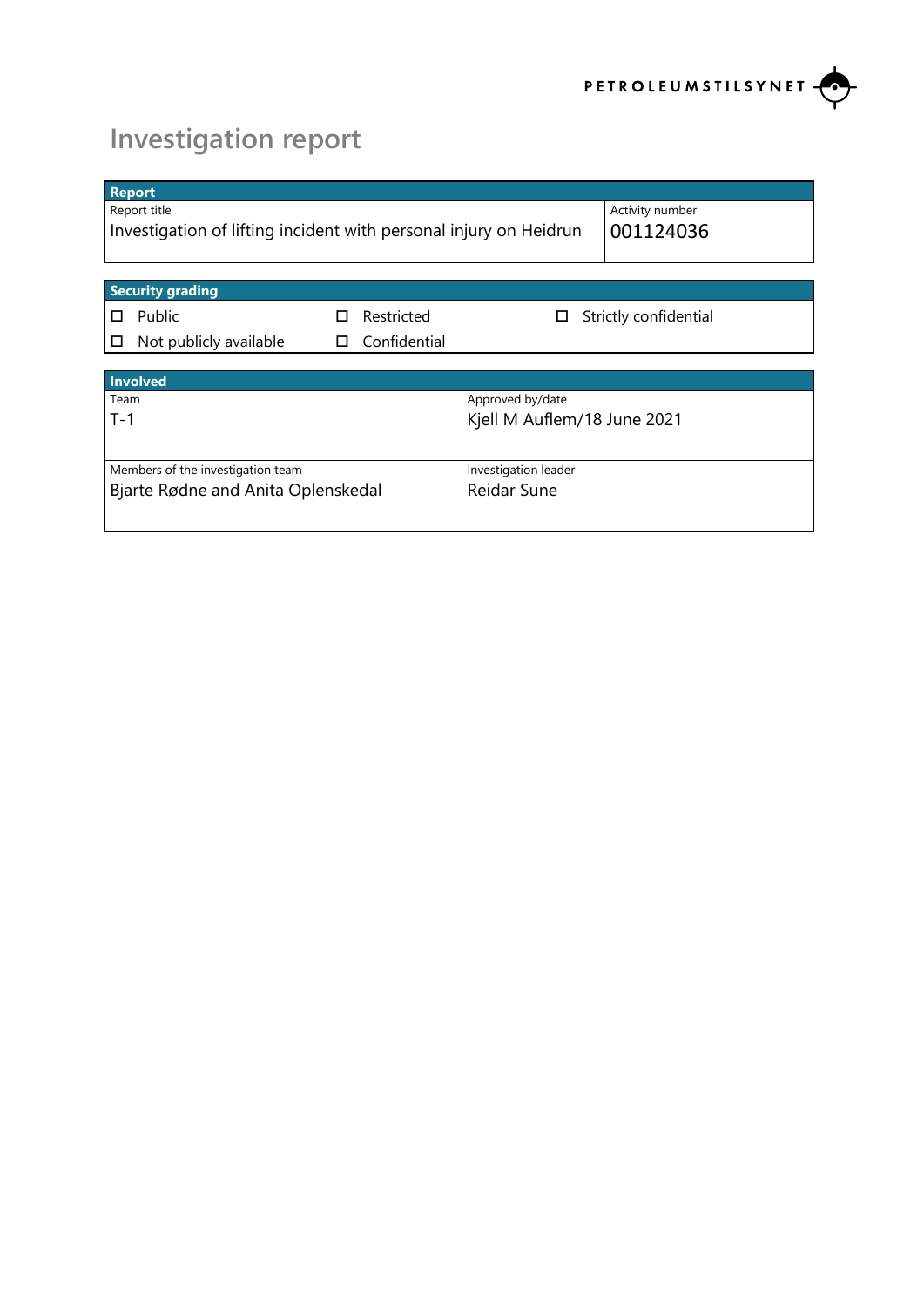#### **Contents**

| $\mathbf{1}$ |     |  |                                                   |  |  |
|--------------|-----|--|---------------------------------------------------|--|--|
| 2            |     |  |                                                   |  |  |
|              | 2.1 |  |                                                   |  |  |
|              | 2.2 |  |                                                   |  |  |
|              | 2.3 |  |                                                   |  |  |
| 3            |     |  |                                                   |  |  |
| 4            |     |  |                                                   |  |  |
|              | 4.1 |  |                                                   |  |  |
|              | 4.2 |  |                                                   |  |  |
|              | 4.3 |  |                                                   |  |  |
|              | 4.4 |  |                                                   |  |  |
| 5            |     |  |                                                   |  |  |
|              | 5.1 |  |                                                   |  |  |
|              | 5.2 |  |                                                   |  |  |
| 6            |     |  |                                                   |  |  |
|              | 6.1 |  |                                                   |  |  |
|              | 6.2 |  |                                                   |  |  |
| 7            |     |  |                                                   |  |  |
| 8            |     |  |                                                   |  |  |
| 9            |     |  |                                                   |  |  |
|              | 9.1 |  |                                                   |  |  |
|              |     |  | 9.1.1 Compliance with governing documentation for |  |  |
|              |     |  |                                                   |  |  |
| 10           |     |  |                                                   |  |  |
| 11           |     |  |                                                   |  |  |
| 12           |     |  |                                                   |  |  |
| 13           |     |  |                                                   |  |  |

#### **1 Summary**

A lifting incident with personal injury occurred at 10.10 on Sunday 17 January 2021 on the pipe deck on Equinor's Heidrun facility. This happened during the completion of a crane operation following the lifting and positioning of a 12-foot control cabin on the pipe deck. A roustabout on top of a catwalk who was serving as slinger had freed the crane's chain pennant/hook from the control cabin's lifting sling and signalled the crane operator to lift. When the operator started lifting, the pennant or possibly the hook had at some point become snagged in the catwalk. The pennant came free once the luffing rope was sufficiently taut, and the roustabout standing close by was hit on the head by the pennant/hook. They fell about 80-100 centimetres to land on an underlying gangway which extends along the whole length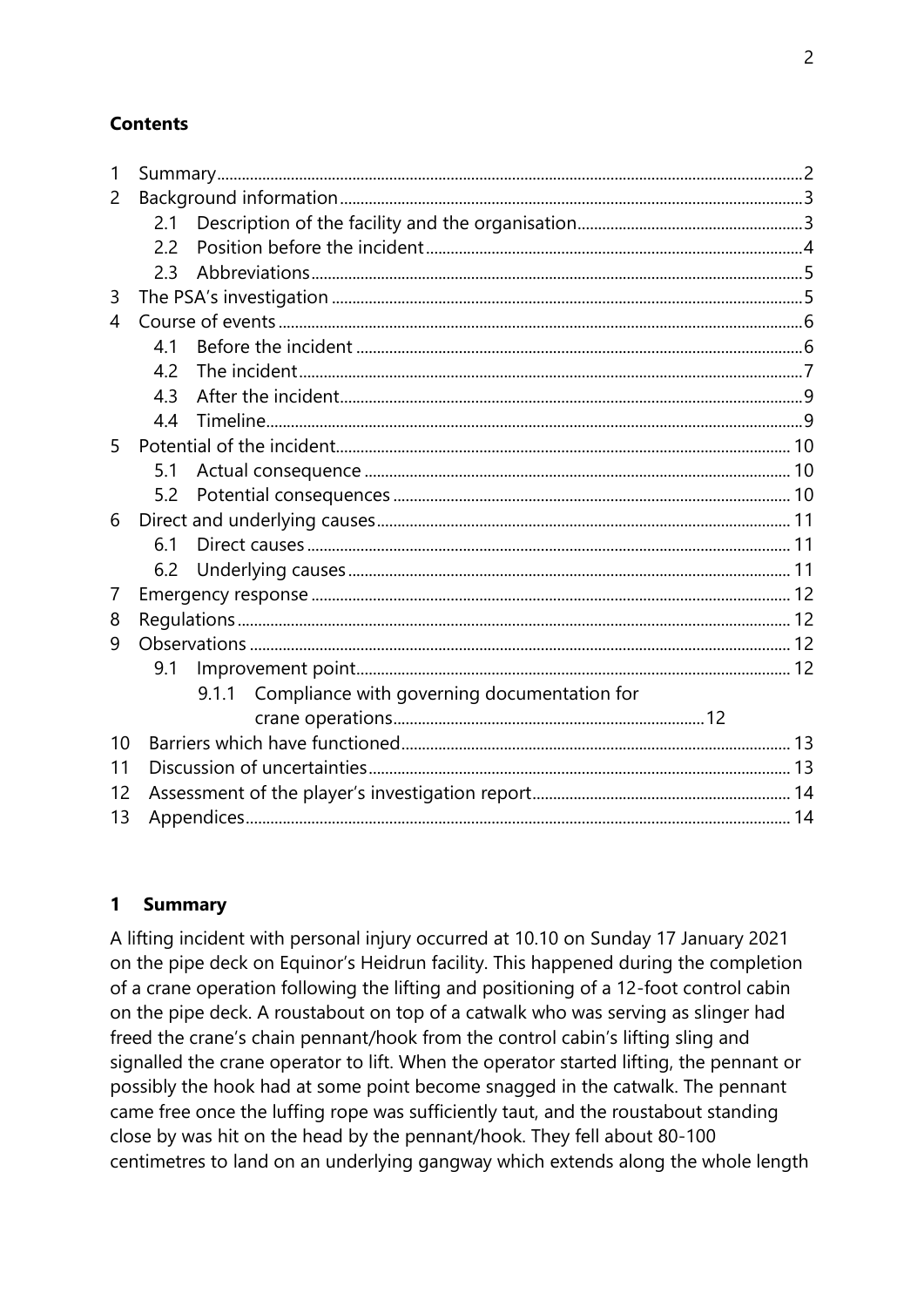of the catwalk. It is uncertain which part of the pennant/hook hit the injured person, and exactly where on the catwalk the snagging occurred. Nor is it known how much force was needed to free the pennant/hook from the snagging.

The direct causes of the incident were that the pennant/hook became snagged, and that the slinger was standing very close when the pennant/hook came free again.

The injured person suffered injuries to their face area when the pennant/hook struck, and additional head injuries when they fell to the gangway. Under slightly different circumstances, the incident had the potential to cause further serious personal injury to the roustabout, or their death.

Both the police and the Petroleum Safety Authority Norway (PSA) were notified of and briefed on the incident immediately after it occurred. The police quickly decided to investigate it and requested assistance from the PSA, which has also conducted its own investigation. The PSA and the police flew out to Heidrun on Monday 18 January 2021.

The following improvement point has been identified by the investigation:

• compliance with governing documentation for crane operations.

## **2 Background information**

A lifting incident with personal injury happened at 10.10 on Sunday 17 January 2021 on the pipe deck on Equinor's Heidrun facility. This happened during the completion of a crane operation, when an incident with personal injury occurred.

## **2.1 Description of the facility and the organisation**

Heidrun lies on the Halten Bank in the Norwegian Sea, about 175 kilometres north of [Kristiansund.](https://no.wikipedia.org/wiki/Kristiansund) On stream since 1995, the field has been developed with a floating concrete tension-leg platform (TLP) and associated seabed templates. The water depth is 350 metres.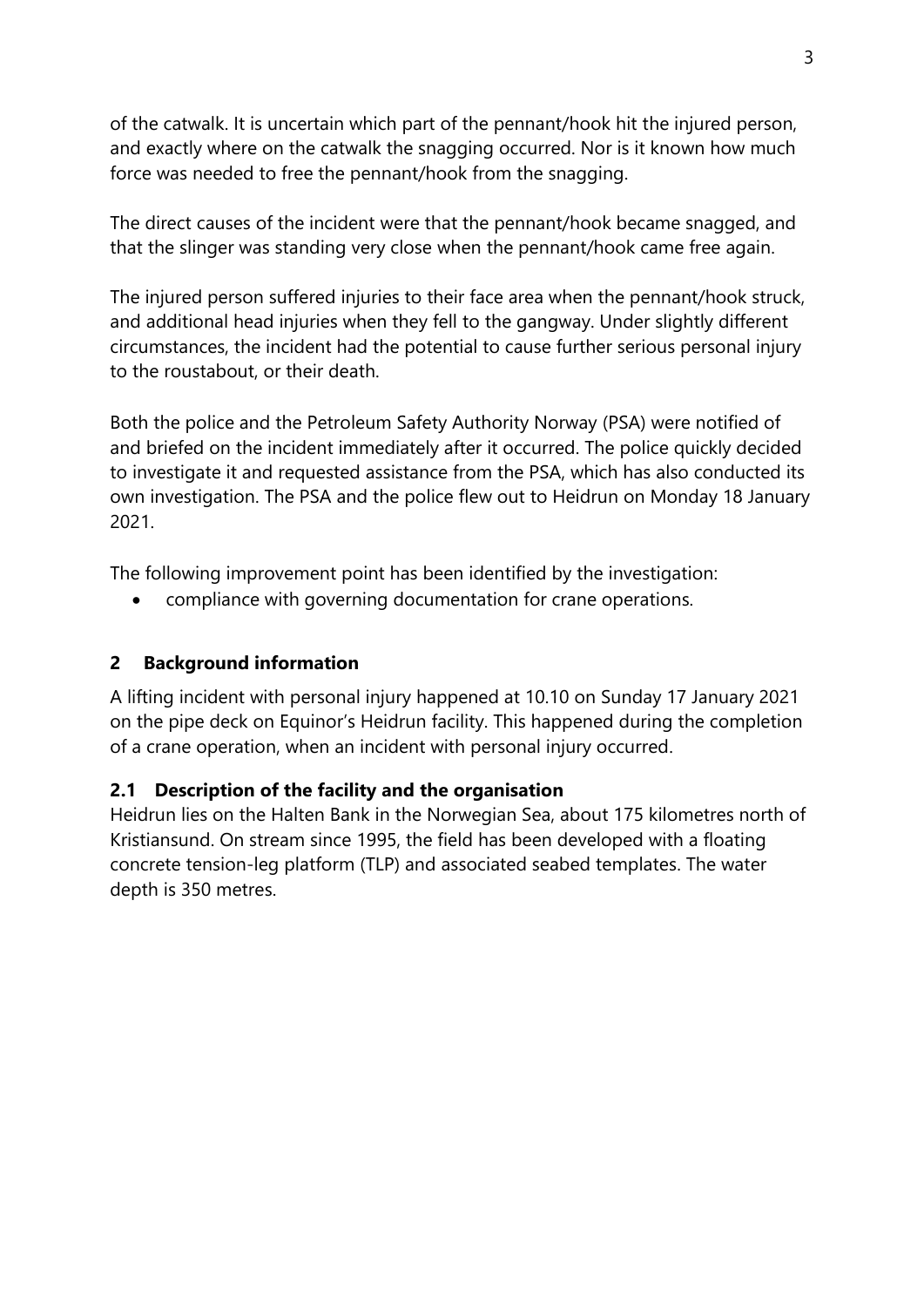

*Figure 1 – Heidrun TLP.*

[Equinor](https://no.wikipedia.org/wiki/Equinor) is operator for the field, and the operations organisation for Heidrun is located in [Stjørdal.](https://no.wikipedia.org/wiki/Stj%C3%B8rdal)

## **2.2 Position before the incident**

The incident occurred during completion of a lifting operation using an offshore crane. This job formed part of the preparations for a forthcoming logging operation to be conducted with equipment installed on the pipe deck. The relevant lift was a control cabin raised from the storage deck to a suitable position on the pipe deck.

Fine weather and daylight prevailed on Heidrun at the time of the incident. Light conditions were good on the pipe deck. With a significant wave height of about 3.5 metres, the wind strength was about 6.5 metres per second from the south-east. Even with the fine weather, personnel involved in the incident explained that the facility was experiencing a good deal of motion – particularly on the pipe deck, which is high up on the topside. During an inspection on the day after the incident, weather conditions were about the same and the motion really noticeable. When suspending a chain pennant freely over the deck, it was easy to see how the facility moved in relation to it. The PSA team was informed that this is normal on Heidrun and reflected the TLP's design.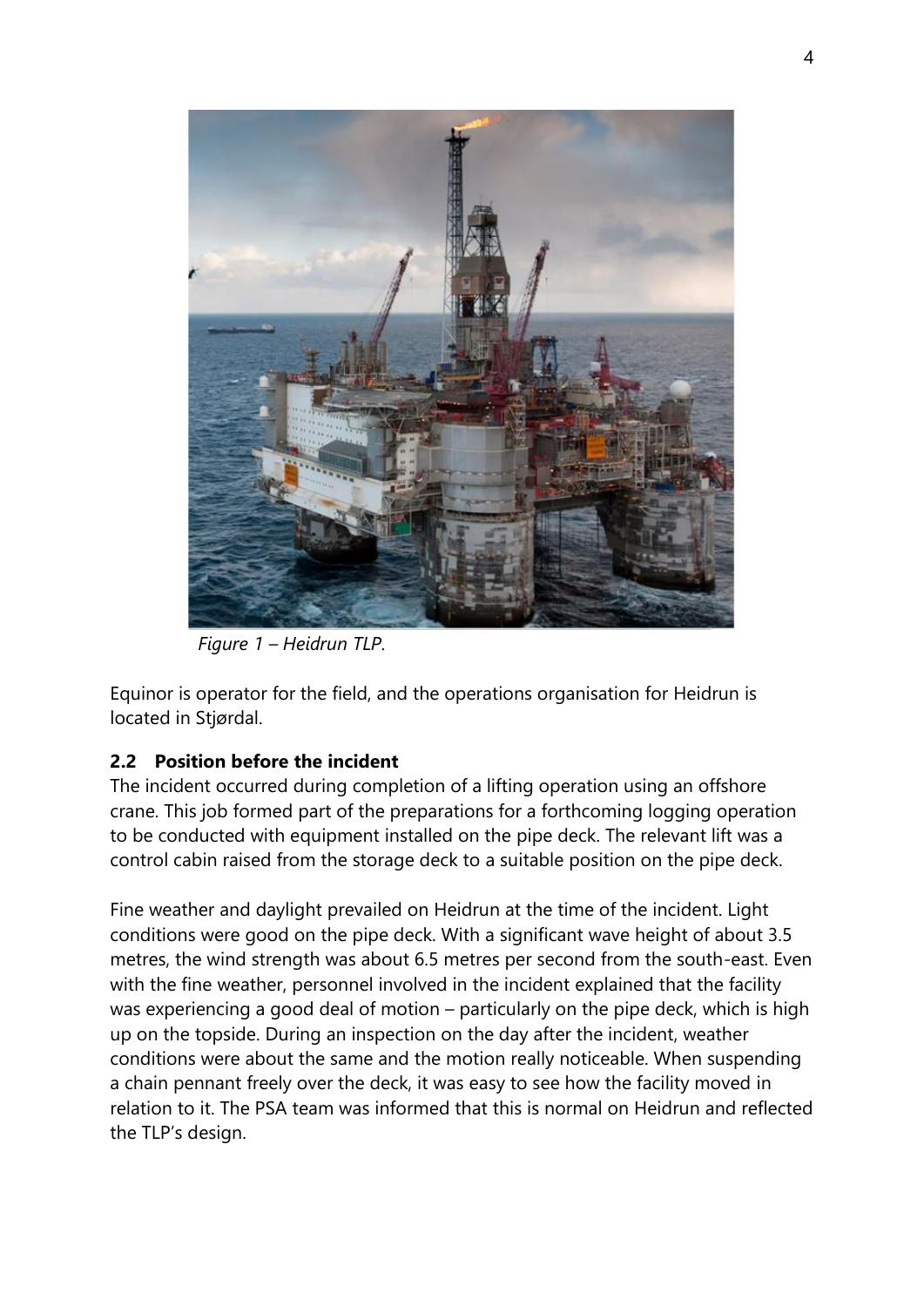Equipment involved in the incident were the west offshore crane, a six-metre chain pennant with a WLL of eight tonnes, and a control cabin. The latter was configured as a 12-foot container weighing about six tonnes.

| <b>PSA</b> | Petroleum Safety Authority Norway |
|------------|-----------------------------------|
| SAR        | Search and rescue                 |
| <b>TLP</b> | Tension-leg platform              |
| WLI        | Working load limit                |

#### **2.3 Abbreviations**

#### **3 The PSA's investigation**

Composition of the investigation team, with disciplines.

| Reidar Sune         | logistics and emergency preparedness (leader) |
|---------------------|-----------------------------------------------|
| Bjarte Rødne        | logistics and emergency preparedness          |
| Anita Oplenskedal - | logistics and emergency preparedness          |

Taking place at 10.10 on 17 January 2021, the incident was notified to the PSA's emergency phone line at 10.30. A Teams meeting was held between the PSA and Equinor at 14.00 on the same day, where Equinor provided brief information about the incident.

Both the police and the PSA were notified of and briefed on the incident immediately after it occurred. The police quickly decided to investigate and requested assistance from the PSA, which has also conducted its own investigation.

The PSA team travelled to Kristiansund on 17 January 2021 and flew to Heidrun together with the police on the first helicopter of 18 January 2021. After arrival and a safety briefing, a kick-off meeting was chaired by the police. The latter gave a short briefing on their inquiry, and the PSA team provided a briefing on its role as support for the police and the mandate for its own investigation. Equinor also supplied brief information on the incident and what had been done in its wake.

Activities covered by the investigation included:

- verification of the area and equipment involved in the incident
- reconstruction of the incident with the police's technicians, the PSA's representative and Equinor personnel present
- documentation review
- interrogations of/interviews with personnel involved in the incident and relevant supervisory personnel.

The police conducted nine interrogations of personnel involved in the incident, with the PSA presents at all of them with the exception of one where the PSA carried out a subsequent interview offshore. After returning to land, the PSA team also used Teams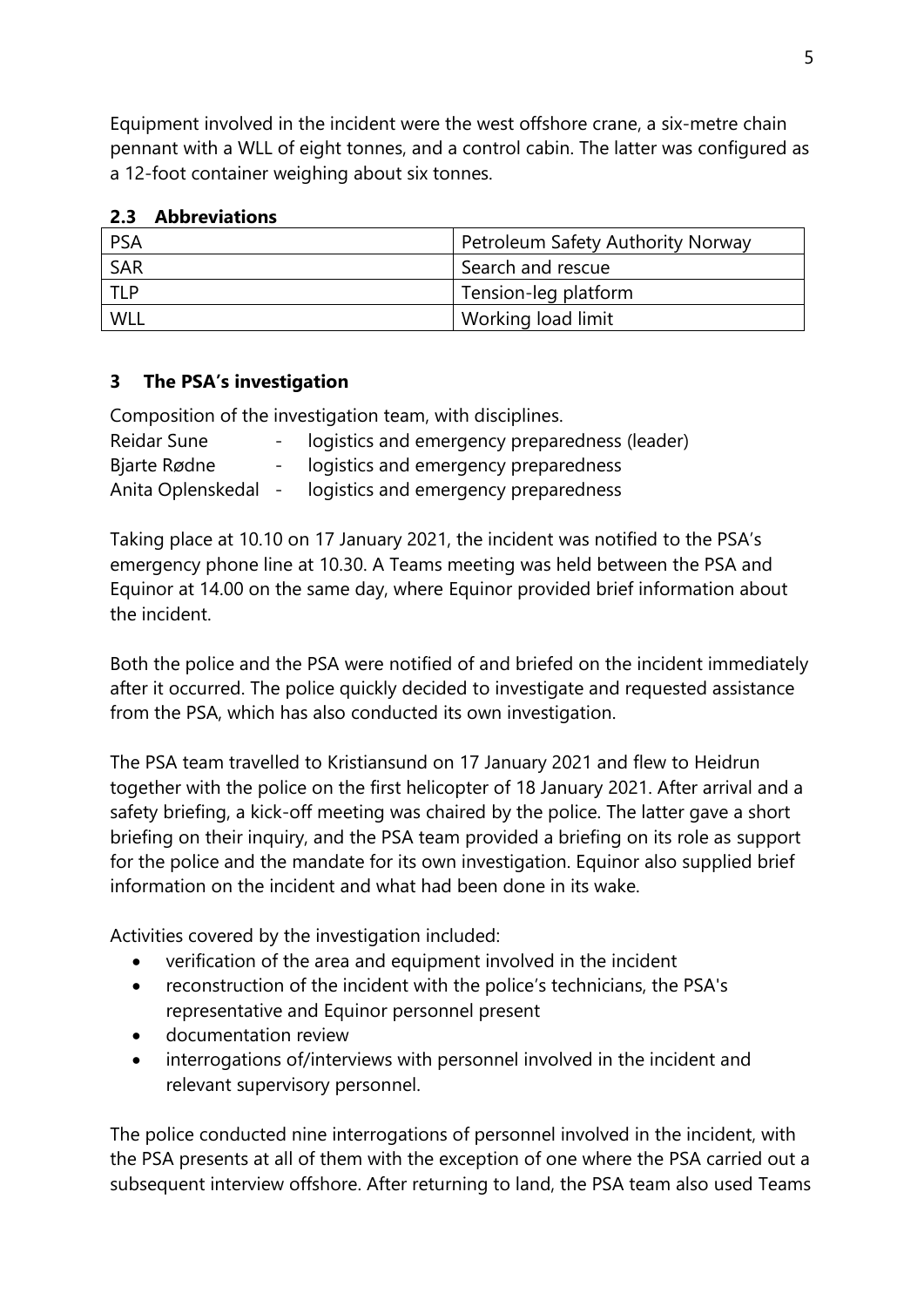to interview the person with operational responsibility for lifting operations on Heidrun and the roustabout involved in the incident. The interview with the latter was conducted some time after the incident to take account of their condition. The police had earlier been in touch with and interrogated the injured person without the PSA being present.

#### **4 Course of events**

#### **4.1 Before the incident**

The well-logging consignment – totalling four load carriers comprising the control cabin, the winch and two sets of equipment – arrived on Heidrun in late December 2020. Because of a Covid-19 outbreak between Christmas and the New Year, the logging operation was delayed and the load carriers were temporarily placed at the aft of a lower deck. When it was decided that the job could start, these units had to be moved further forward on the lower deck by the south crane in order to bring them within reach of the west crane. The latter would then lift them on to the pipe deck, where the operation was to be carried out.

Preparations for the lifting operation were made with Schlumberger personnel who were responsible for the forthcoming job and owned the equipment. These arrangements consisted largely of planning to get the equipment placed in a suitable spot and in the right position. The lifting operation was regarded as a normal job, described by personnel involved as routine, and partly planned by radio because of Covid-19. This was not unusual, but has been used to a greater extent since the outbreak of infection on Heidrun between Christmas and the New Year. The lifting operation was well manned, with four roustabouts from Odfjell on the deck.

When the incident occurred, the first of the four loads – the control cabin – had been lifted onto the pipe deck and positioned correctly in the pre-planned area. The cabin was installed with the personnel door facing the west offshore crane, and with its wire rope lifting sling laid on the opposite side to the door opening, looking east towards the catwalk and away from the crane operator. This was intended to avoid the sling coming into conflict with the entrance door on the west side. See figure 2 below.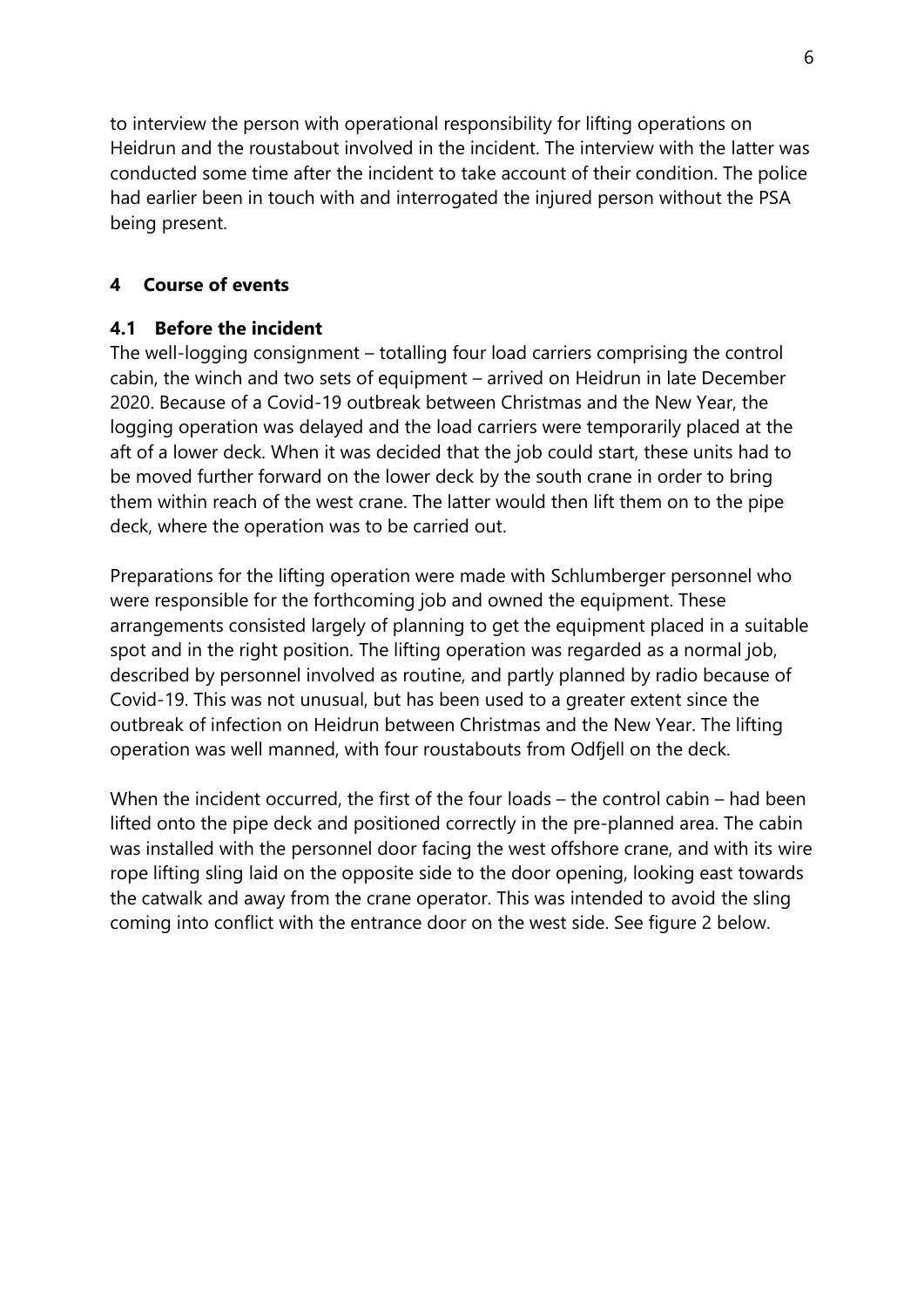

*Figure 2: Photographed from the west crane in the position it occupied during the incident. The control cabin is the white and blue structure to the left, with the catwalk behind it. Source: police.*

#### **4.2 The incident**

The actual operation to lift the control cabin into place had been completed and the cabin was installed in the correct position as shown in figure 2. What remained was to release the crane hook from the lifting sling. For ease of access, the slinger mounted the catwalk located behind the cabin in order to unhook the load. See figures 3, 4 and 5. The crane operator could easily see the slinger but the end of the pennant, including the hook, on the rear side of the cabin was not visible.

According to descriptions in interviews, the slinger released the hook from the load, placed the end of the pennant with hook on the catwalk, and gave the command "free hook". The crane operator carefully began to lift, but the slinger almost immediately shouted "stop" over the radio. Before the operator managed to react, they saw the slinger struck by the pennant, lose their hard hat and disappear from view.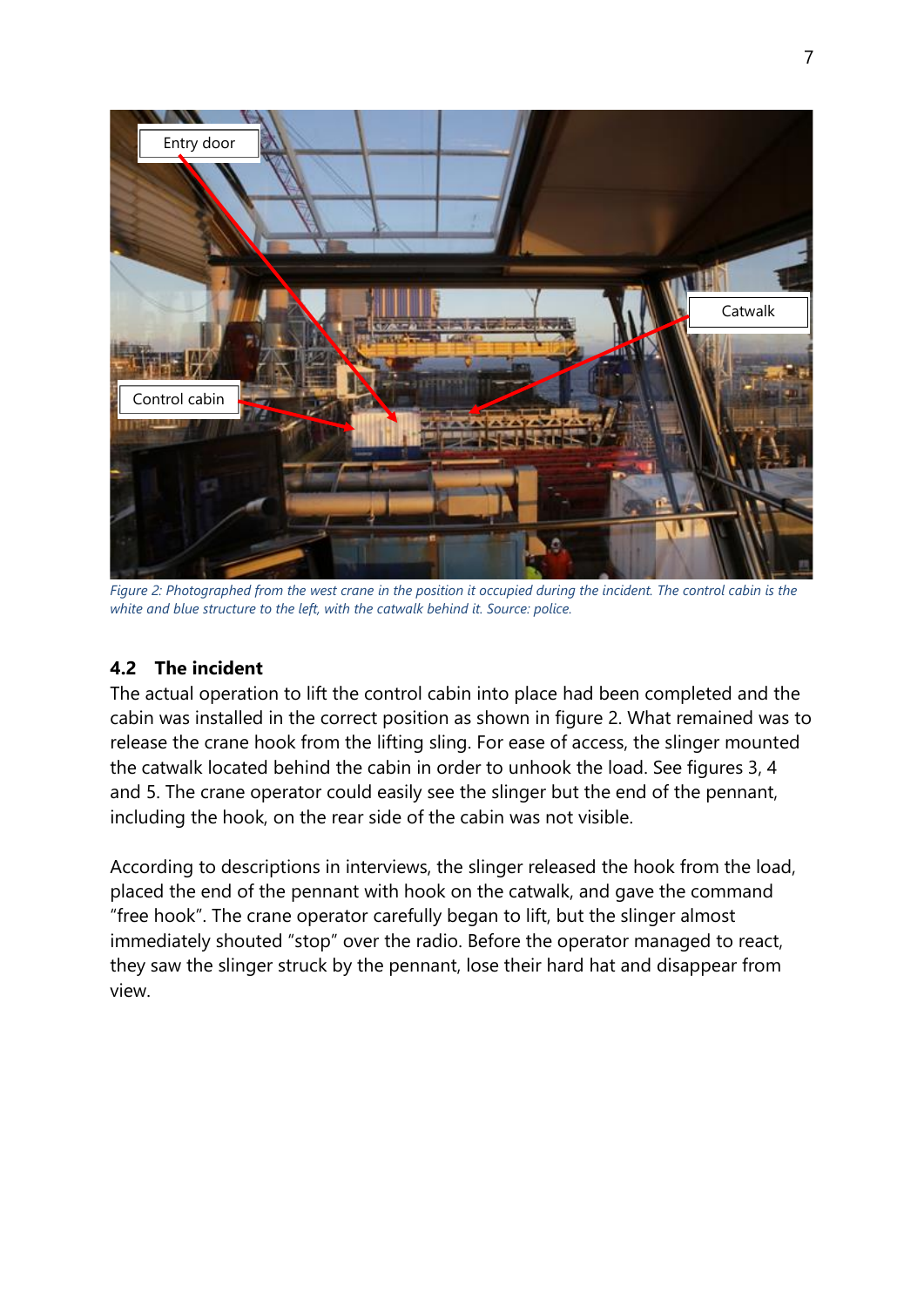#### West crane used in incident

8



*Figure 3 - Overview of pipe deck with catwalk and cabin, with west crane in the background. Source: police.*



*Figure 4: Where the slinger was located. Cabin visible to the left of the catwalk. Source: police.*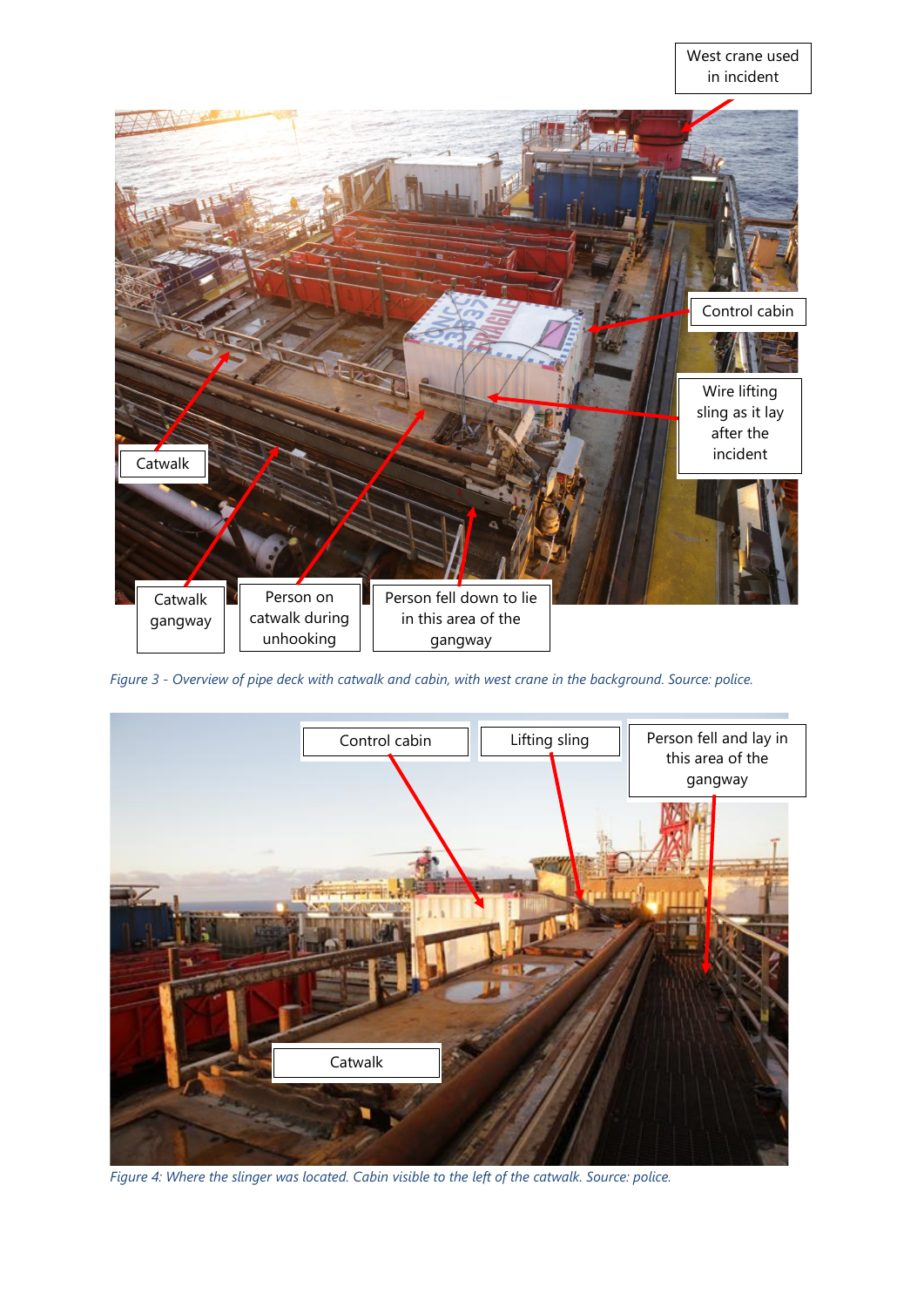

*Figure 5: Location of wire rope sling during the PSA team's inspection of the incident site. The west offshore crane is visible in the background. Source: police.*

# **4.3 After the incident**

The banksman and other personnel in the area responded immediately and took care of the injured person. According to the first to arrive, the latter had injuries to their face and head, and slipped in and out of consciousness. The responders gave first aid and notified the incident. When the medic arrived, treatment was initiated at once and preparations made for transfer to the hospital.

A search and rescue (SAR) helicopter transported the injured person ashore for further treatment. Heidrun has a SAR helicopter stationed on the facility. See chapter 7.

## **4.4 Timeline**

From the arrival of well-logging equipment on Heidrun until just after the incident.

| <b>Date</b> | Time                | <b>Activity</b>                                        |
|-------------|---------------------|--------------------------------------------------------|
| 18 Dec 20   |                     | Four load carriers with well-logging equipment arrived |
|             |                     | on Heidrun. The operation was postponed because of     |
|             |                     | Covid-19, and the carriers were temporarily stored on  |
|             |                     | the aft skid deck.                                     |
| 17 Jan 21   | <b>Before 09.00</b> | The four equipment carriers were moved further         |
|             | (coffee break)      | forward on the aft skid deck by the south crane to     |
|             |                     | bring them within reach of the west crane.             |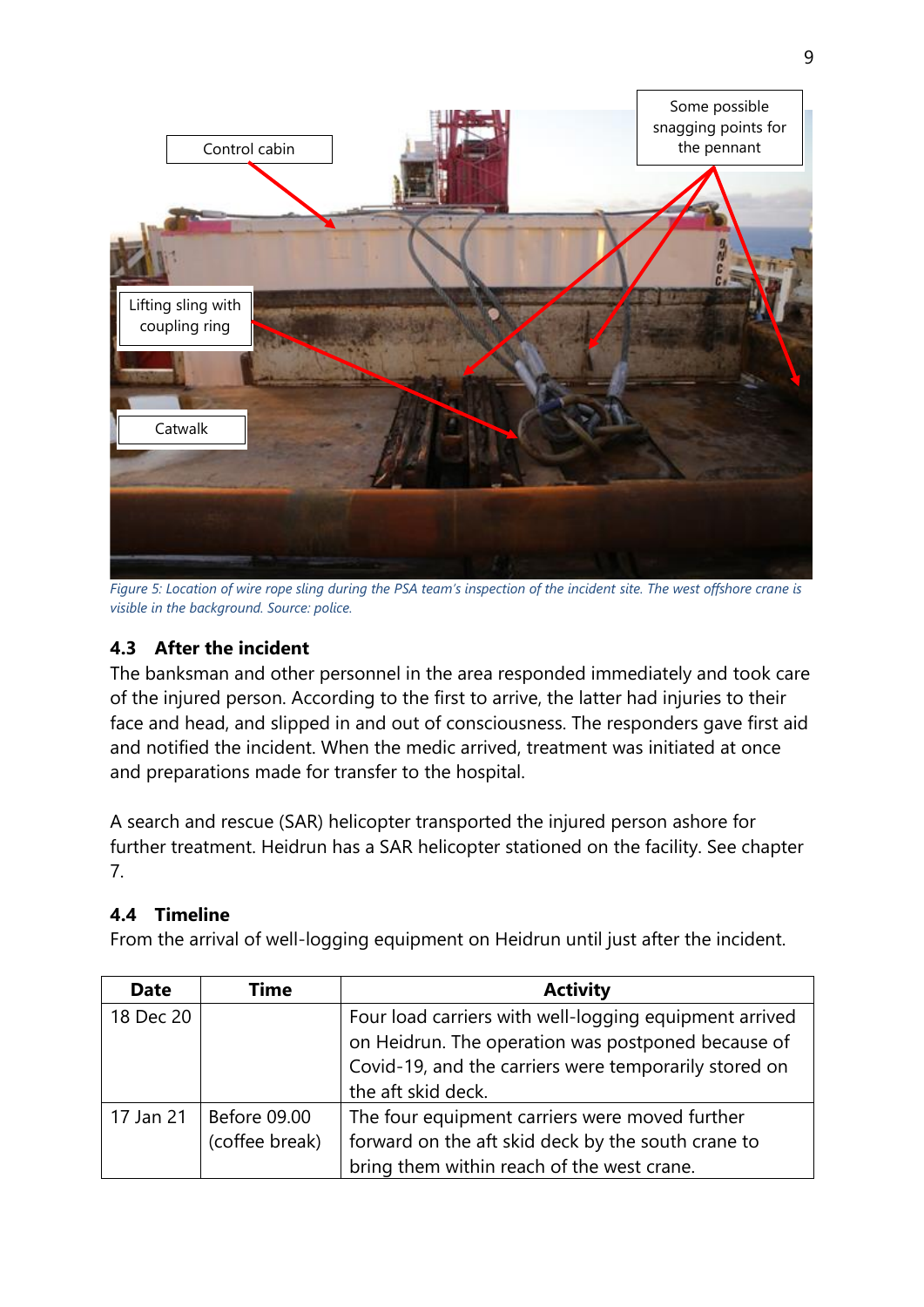| 17 Jan 21 | About 09.45<br>(after break) | Control cabin lift started. Motion in Heidrun meant the<br>crane operator had to put the load down on the deck<br>several times to "quieten down/gain control of" its<br>movement before the cabin was finally in the correct<br>position as planned on the pipe deck.                                                                                                   |
|-----------|------------------------------|--------------------------------------------------------------------------------------------------------------------------------------------------------------------------------------------------------------------------------------------------------------------------------------------------------------------------------------------------------------------------|
| 17 Jan 21 | About 10.10                  | The slinger notified the crane operator of "free hook"<br>and lift. When the operator began to lift, they quickly<br>received a "stop" command over the radio. At the same<br>time, the slinger moved towards the snagged pennant<br>which tightened and then suddenly came loose. The<br>operator saw the slinger get struck by the pennant and<br>disappear from view. |
| 17 Jan 21 |                              | The injured slinger was immediately taken care of by<br>the personnel present and subsequently by the medic<br>on board.                                                                                                                                                                                                                                                 |
| 17 Jan 21 | About 11.10                  | The injured slinger was flown ashore by the SAR<br>helicopter.                                                                                                                                                                                                                                                                                                           |

#### **5 Potential of the incident**

#### **5.1 Actual consequence**

The person injured was hit by the west crane's chain pennant/hook while a lifting operation was being completed. This occurred while this person was on the pipedeck catwalk freeing the chain pennant from the load. They were hit in the head area by the pennant/hook and consequently thrown off the catwalk to the adjacent gangway, a height of about 80-100 centimetres. First aid was initiated immediately after the incident, and the injured person fluctuated between unconsciousness and a conscious condition. They were soon afterwards flown to St Olav's Hospital in Trondheim by the SAR helicopter stationed on Heidrun when the incident occurred, and were discharged from the hospital a few days later.

No visible damage was caused to the equipment concerned or to the surrounding area. The police released the area after they and the PSA were finished with their investigations, and had documented the equipment and the area involved.

#### **5.2 Potential consequences**

The PSA team takes the view that the potential of the incident, under minimally different circumstances, could have been fatal. This relates both to the way the injured person was struck by the pennant/hook and the fact that they fell and landed on a gangway where a number of structures and railings were present. These could have caused further injuries than the ones the person concerned actually suffered.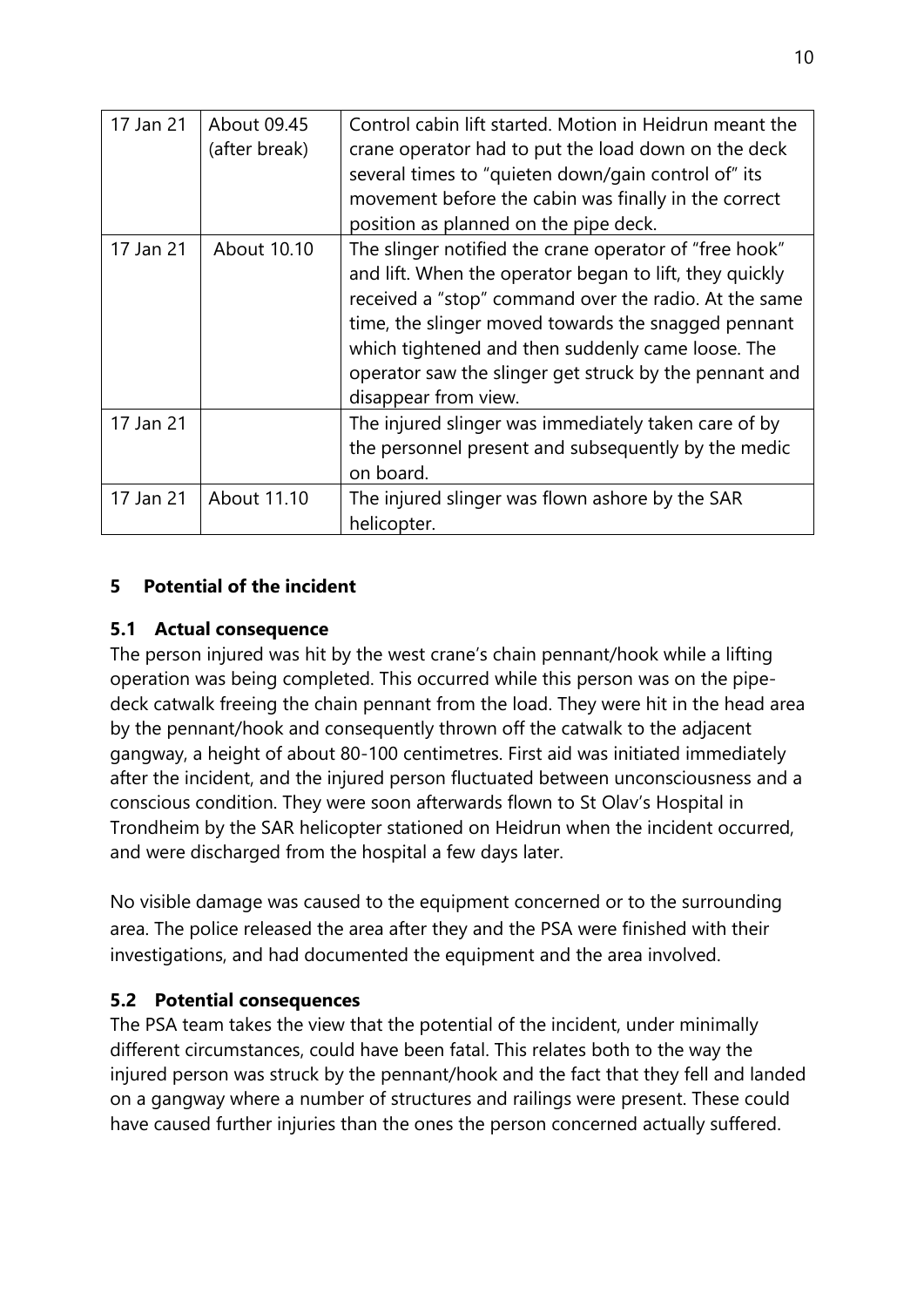#### **6 Direct and underlying causes**

#### **6.1 Direct causes**

The direct causes of the incident were that:

- the offshore crane's chain pennant became snagged in a protruding structure or component on the catwalk when the crane operator lifted, causing the pennant to tighten
- the pennant/hook came free of the snag with great force
- the slinger had positioned themselves very closely and in the line of movement for the pennant/hook when this came free of the snag.

Established practice on Heidrun was to hold up the hook until the crane operator could see the pennant was free in order to ensure that there was no danger of it snagging. That was not done on this occasion. Interviews with personnel involved established that the lifting operation was completed as follows:

- the pennant was freed from the load and its end with hook placed on the catwalk
- the slinger moved away after giving the commands "free hook" and lift
- the slinger saw that the pennant/hook had become snagged when the crane operator began to lift
- the "stop" command was given
- at the same time, the slinger moved towards the pennant/hook before seeing that the operator had stopped the movement and slackened off
- the roustabout was very close and in the line of movement for the pennant/hook when the pennant came free from the snag
- the result was that the injured person was struck in the head region by parts of the pennant/hook and thrown down to the catwalk gangway.

It is uncertain whether the injured person was struck by the pennant chain or the hook. Nor is it known how much force was required to free the pennant from the snag. No information has been available which provides a basis for calculating the forces in the pennant, since the crane's data logger was not functioning to record and store the "historical weight" on the hook.

## **6.2 Underlying causes**

The investigation has not identified clear underlying causes which the PSA team can see could have contributed to the incident. However, conditions were uncovered which might have made a contribution, related primarily to:

- inadequate understanding of the risk of approaching a hazardous situation such as snagging
- incorrect use of the command "stop" over the radio
	- "halt" (in Norwegian) is preferable to "stop", because the latter can be confused with the Norwegian word for "up" – which was not the case here, however, since the command was correctly understood as "stop".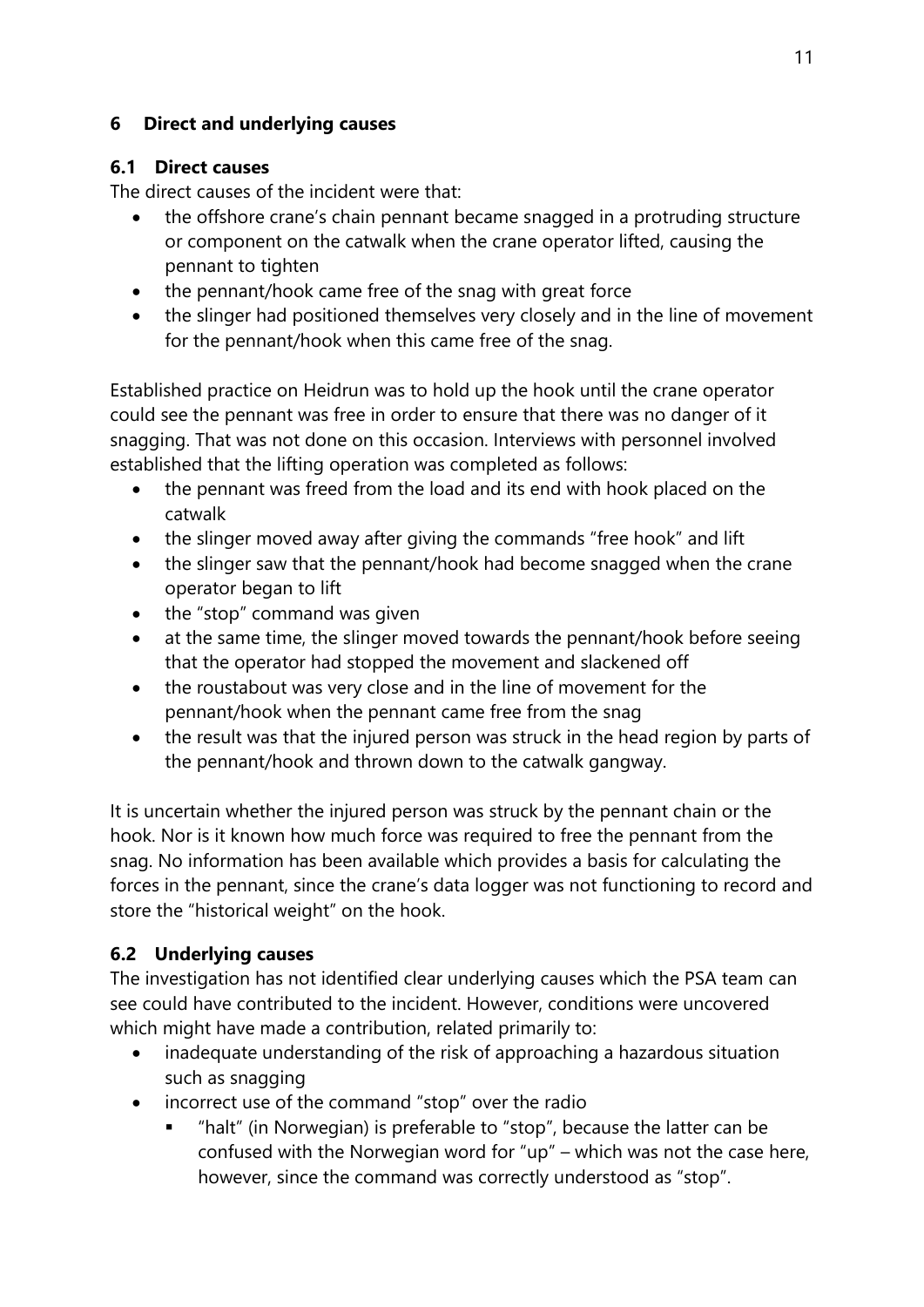## **7 Emergency response**

The Heidrun medic was notified immediately after the incident and went to the injury scene after asking the central control room (SCR) to mobilise the first-aid team. The latter and the on-scene commander mustered at the scene. The SAR medic also attended.

The emergency response and action leaders decided to go to the emergency response centre after hearing the call over the PA system for the medic to go to the pipe deck. They called into the SCR to learn the status of the incident before going to the room. The incident was identified fairly quickly as a personal injury.

Heidrun has a SAR helicopter stationed on board, which was prepared while the platform and SAR medics prepared the injured person for transport.

Personnel were not told to muster, since an overview of the incident was quickly established. Notification was implemented in accordance with the applicable emergency response plan.

The PSA team takes the view that the emergency response on board functioned well.

## **8 Regulations**

Section 92 of the activities regulations on lifting operations. See Norsok R-003N on safe use of lifting equipment

## **9 Observations**

The PSA's observations fall generally into two categories.

- Nonconformities: this category embraces observations where the PSA has identified breaches of the regulations.
- Improvement points: these relate to observations where deficiencies are seen, but insufficient information is available to establish a breach of the regulations.

## **9.1 Improvement point**

## **9.1.1 Compliance with governing documentation for crane operations**

#### **Improvement point**

Inadequate compliance with governing documentation

#### **Grounds**

Underlying causes exist which may have contributed to the incident. Examples included: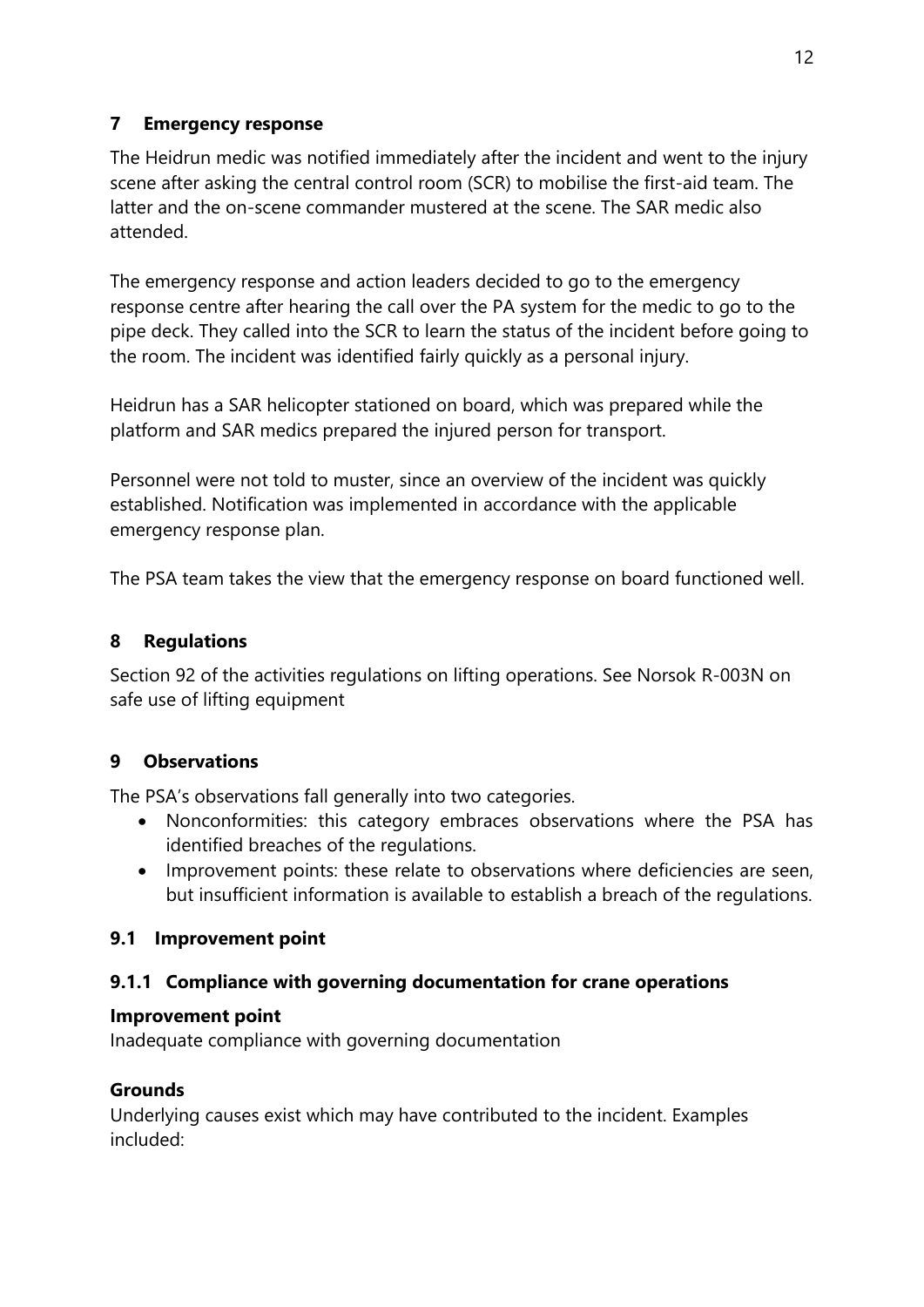- inadequate understanding of the risk of approaching a hazardous situation, such as possible snagging, before it has been clarified
- incorrect use of verbal communication (in Norwegian) over the radio ‑ "stop" instead of "halt". The former could be interpreted as "up"
- knowledge of who had operational responsibility in the area where the incident occurred (Odfjell/Equinor)
- familiarity with Norsok R-003
- the established practice on Heidrun of keeping hold of the hook until the threat of snagging had passed was not followed.

## *Requirement*

*Section 92 of the activities regulations on lifting operations, see Norsok R-003N with appendices, see section 20 of the activities regulations on start-up and operation of facilities*

## **10 Barriers which have functioned**

The PSA team takes the view that emergency response functioned as planned.

# **11 Discussion of uncertainties**

None of the interviewees who were in the immediate vicinity of the incident had seen which part of the pennant – hook or chain – struck the injured person. Nor did anyone observe which part of the pennant snagged or where on the catwalk this happened.

Inspections of the chain pennant and on the catwalk showed no damage or clear marks which stood out. The chain pennant had a number of scratches, but that is quite normal for this equipment in everyday use. The same applied to the snagging point on the catwalk, which has much damage/marking but from normal usage. It has therefore been impossible to determine whether the hook or other parts of the chain pennant snagged or where on the catwalk the snagging occurred. Several locations are possible.

Nor is this likely to be of much significance, since a number of places exist with protruding structures and components where snagging could occur on and in the areas around this type of equipment.

It has also proved impossible to determine the size of the forces required to clear the snagging. This is because crane's data logger was not functioning with regard to recording and storing "weight" on the hook. With reference to Equinor's investigation report, forces on the hook have been calculated, but the PSA team has not found a basis for doing such a calculation.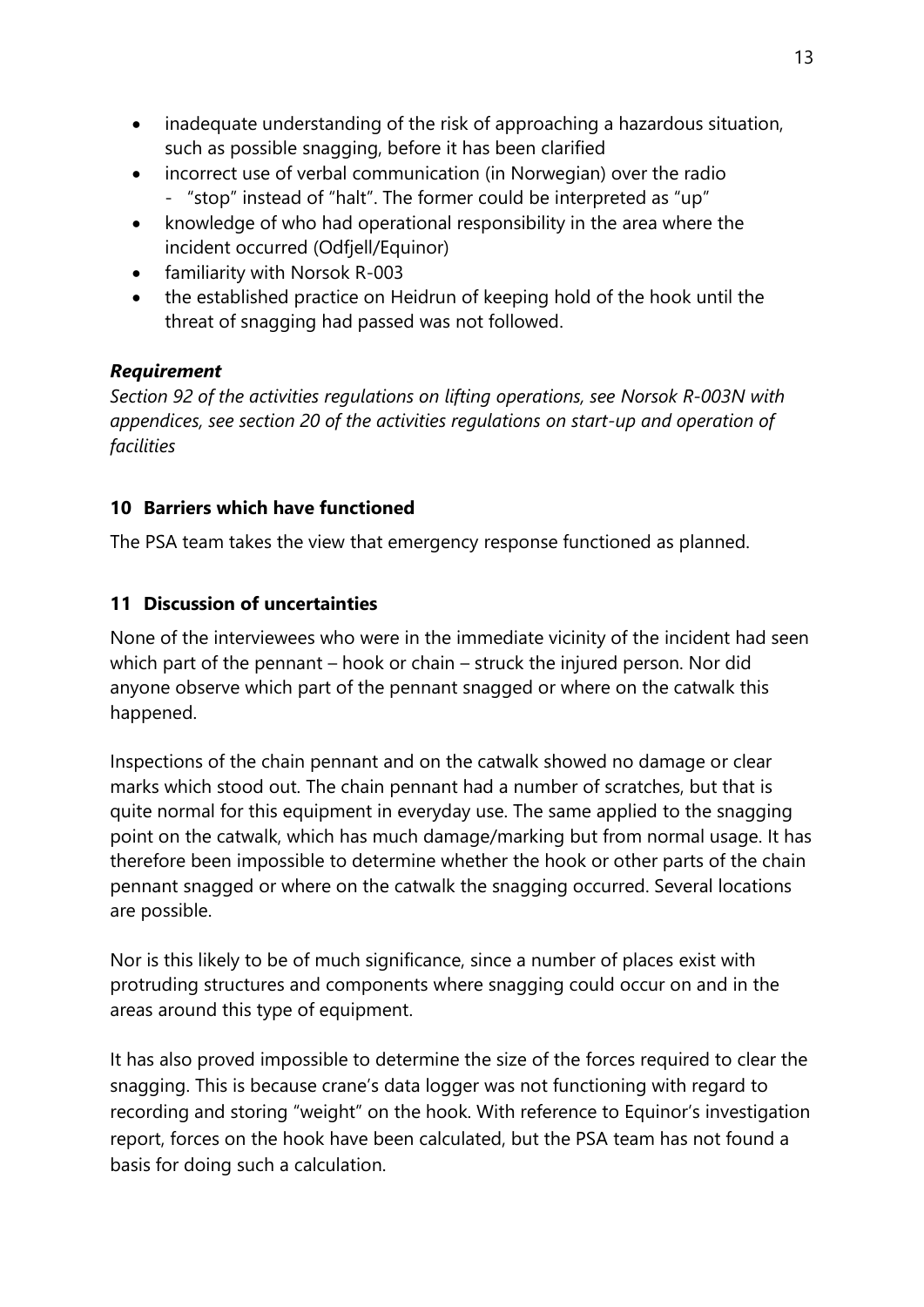Planning was done over the radio because of the Covid-19 position, but the PSA team has found no indications that this contributed to the incident.

## **12 Assessment of the player's investigation report**

Equinor investigated the incident, and its report was received on 8 April 2021. The description of the course of events and causes of the incident largely coincide with the PSA team's observations and assessments. Equinor is more convinced that it was the crane hook which snagged in the guide on the catwalk, and about how much energy had accumulated in the crane's luffing rope and pennant and which struck the slinger. The PSA team's investigation found no basis for concluding with certainty that it actually was the hook which snagged or where on the catwalk this occurred, and how much energy struck the injured person. That has its background in the technical investigations conducted together with the police, which showed damage at several points on the chain pennant including hook and on the structure, and in the fact that the crane's data logger was not functioning.

The PSA team is also uncertain about the significance of the report's focus on a retrofitted guide, which it concludes was the snagging point, and that this was installed in a way which failed to conform to the applicable work process, which lacked adequate risk assessments, and which lacked documentation. The PSA team's assessment is that snagging could have occurred at numerous points which are present in this type of equipment and areas, but it agrees that modifications should be assessed and documented.

Equinor's report specifies five learning points and improvement requirements, with a number of recommended measures, and specifies a number of measures which could help to avoid similar incidents. The PSA team takes the view that all the measures described are relevant, regardless of the direct cause.

# **13 Appendices**

## **Appendix A**

The following documents have been drawn on it the investigation

- ‑ Notification of incident on Heidrun
- ‑ Organisation chart Heidrun
- ‑ WR1156 supplement to emergency preparedness on the Norwegian continental shelf – Heidrun, latest revision 2 December 2020
- ‑ SO05660-Opr safe use of lifting equipment (Norsok R-003) Heidrun, latest revision 23 November 2020
- ‑ Maintenance history west crane 1170-73M0001A
- ‑ Annual check deck cranes, 2020, Axess
- Information on wind direction, relevant period
- ‑ Information on significant wave height, relevant period